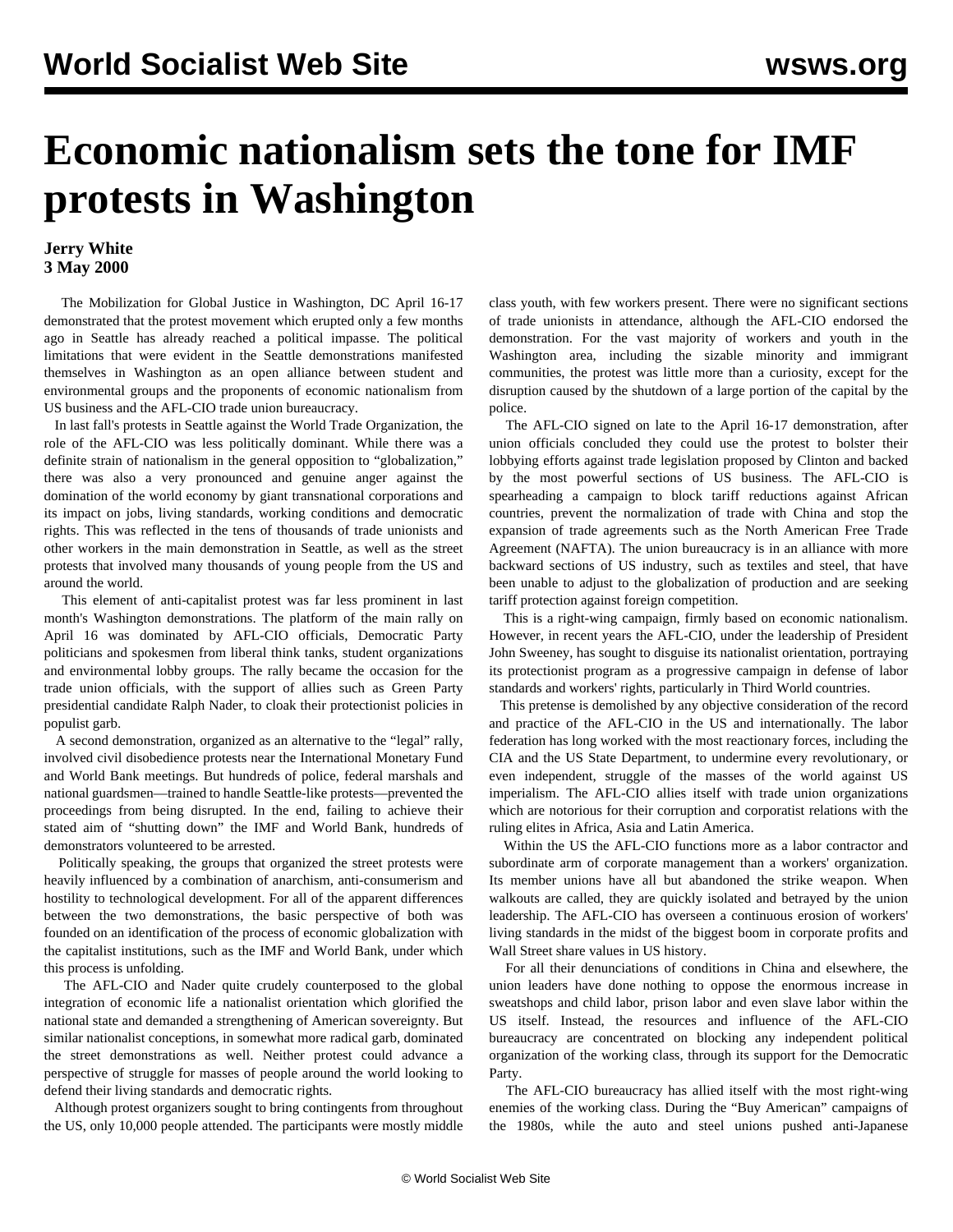chauvinism, the apparel unions joined South Carolina textile magnate and union-buster Roger Milliken in his "Crafted with Pride in the USA" campaign. This relationship with Milliken, a longtime supporter of rightwing Republican causes, continued during the campaign against NAFTA, GATT and most recently against trade with China. A section of the union bureaucracy, most notably the Teamsters, are promoting Patrick Buchanan, whose Reform Party presidential bid is being bankrolled by Milliken.

 At the main Washington rally, on April 16, environmental and student groups sought to cover up the right-wing character of the AFL-CIO's "Campaign for Global Fairness." Some speakers combined denunciations of capitalism and "corporate globalization" with praise for union officials like AFL-CIO Secretary Treasurer Richard Trumka and Steelworkers President George Becker, whose fanatical anti-socialist credentials are well known.

 The political essence of the labor bureaucracy's policies was on display a few days earlier, at two Washington rallies held on April 12 by the AFL-CIO and Teamsters union to oppose the normalization of trade relations with China. Teamsters President James Hoffa provided a platform for Buchanan, whose remarks combined anti-Asian racism with saber-rattling against "communist" China. At the AFL-CIO rally, also attended by Hoffa, Steelworkers President Becker denounced China in no less vile terms.

 It should be noted that Roopa Gona, a representative of United Students Against Sweatshops, who praised the union officials at the main rally on April 16, also spoke at the AFL-CIO's anti-Chinese rally earlier in the week. That week hundreds of students met with Steelworkers officials at a Washington hotel to plan efforts to build local organizations. Whether motivated by political opportunism or naivete, these students are aligning themselves with one of the most reactionary forces in American politics.

 It is understandable why young people would be repulsed by the conservative and establishment character of the April 16 demonstration in Washington. However, for all their theatrics, the civil disobedience protests were unable to present any viable political alternative to the politics of the AFL-CIO. Nor did they express any serious concern for reaching the masses of working people.

 The protests were organized by the Direct Action Network, a coalition which includes Earth First!, the Ruckus Society, the Peoples Global Action and other opponents of consumerism and technology. In opposition to globalization, these groups counterpose an idealized notion of an earlier period of American capitalism when the national market and national state played a more dominant role in economic life.

 What none of these groups ask is why globalization has taken place. They treat the process as either an accident or a corporate conspiracy. In fact, globalization is the result of powerful objective tendencies in which the productive forces strive to develop on a global scale and overcome the suffocating limitations of the national market. This process has the potential, as has every historical advance in the productive forces, to enormously elevate humanity's standard of living and culture.

 However, insofar as global technological and economic advances remain within the framework of capitalism, and are therefore subordinated to the pursuit of profit and the competition of rival nation-states, this essentially progressive tendency finds a reactionary expression. Under capitalism, the global integration of economic life leads to the greater impoverishment and exploitation of the masses of the world's people.

 The great historical task posed in the twentieth century, which must be resolved in the twenty-first, is the liberation of mankind's productive forces from the outmoded property relations of capitalism. But the environmental and student organizations involved in the Washington protests equate globalization with the capitalist social relations within which it is imprisoned.

This fundamental confusion inevitably leads to the most pessimistic

political conclusions. Overlooked are the profoundly revolutionary implications of the crisis which is being deepened by globalization. Above all, this outlook fails to recognize the existence of a social force which is capable of resolving the crisis in a progressive and revolutionary way, namely, the working class.

 The "other side" of globalization is the way in which this process has enormously strengthened the international working class. There has been a massive numerical growth in the ranks of workers, both internationally and within the US. In Latin America, Africa and Asia tens of millions of people have come from the countryside to work in the factories, while in the advanced countries large sections of people previously considered middle class have been proletarianized.

 At no point since Marx wrote the Communist Manifesto has it been more clear that the world is divided between two main classes—the capitalists and the vast majority of humanity that is dependent on wages for survival. Moreover, the commonality of the struggles confronting the international working class—against downsizing, falling living standards, attacks on social benefits and democratic rights—creates unprecedented conditions for the realization of Marx's maxim for workers of the world to unite.

 For many of the organizations leading the street protests, such as Earth First!, the sweeping changes of the last two decades are frightening and demoralizing. Seeing no basis for transforming society in a progressive and humane fashion, they target technology, science and modern society as the enemy, and consider those living in urban centers—"the consumerist minority"—as a rapidly-multiplying mass, threatening to devour the earth's resources.

 These groups base themselves on the reactionary legacy of Malthusianism, which proclaims "overpopulation" to be the source of man's problems. This deeply reactionary outlook ignores the ability of man, through the development of his productive forces, to reshape the natural world, and his own social environment, in accord with his needs.

 Many of these groups attacked the IMF and World Bank for financing dams, electrification programs and other economic development projects. For them the model of the future is a return to the primitiveness of the past. In the words of Martin Kohr, president of the Third World Network, the world should "rediscover the technological and cultural wisdom of Third World systems of agriculture, industry, shelter, water and sanitation, and medicine."

 In the late 1980s, while famine stalked Ethiopia, Dave Foreman, a cofounder of Earth First!, declared, "The best thing would be to just let nature seek its own balance." He wrote to one critic: "Call it fascist if you like, but I am more interested in bears, rain forests, and whales than in people."

 Foreman and not a few other environmentalists, including the cofounder of Earth Day, Wisconsin Democratic Sen. Gaylord Nelson, and sections of the Sierra Club, have called for curbs on further immigration to the US, claiming that the country's natural resources are already overburdened.

 Notwithstanding some "left" rhetoric, the political orientation embodied in the Washington protests was thoroughly conventional, in no way representing a challenge to capitalism. That is why the Clinton administration and officials from the World Bank and IMF had no problem expressing their agreement with many of the demands put forward by the protesters.

 As demonstrations were under way outside the IMF and World Bank meetings on April 17, US Treasury Secretary Lawrence Summers was declaring, "The world is rightly and increasingly demanding that assistance be more effective in raising human development." World Bank and IMF officials announced they would concentrate their efforts to fight poverty and the spread of AIDS, and reduce Third World debt.

There is, in fact, a convergence between the demands of the protest